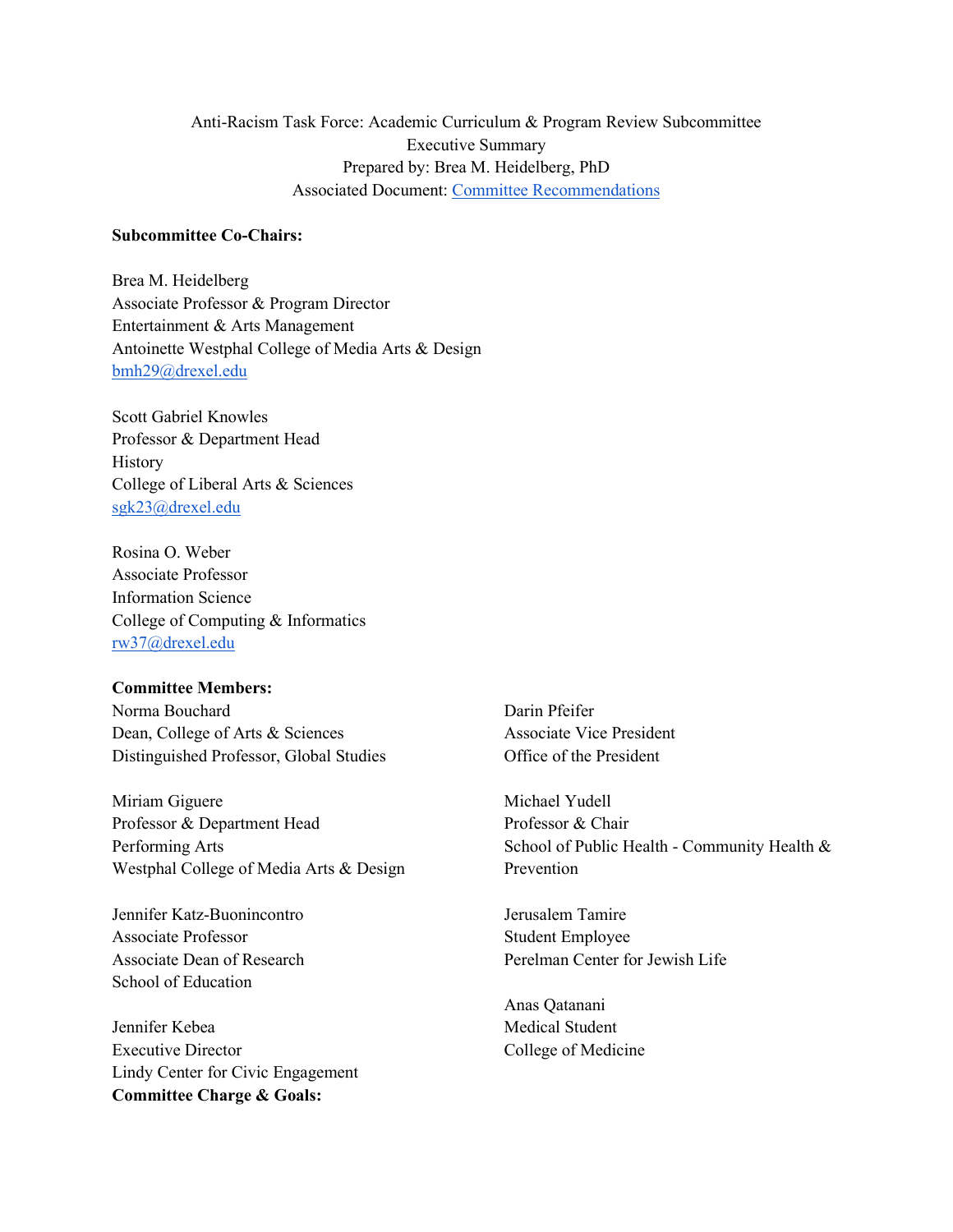The specific charge for this committee is:

To foster equity and create opportunities for Black students to participate in higher education by adopting curricula that reflect the history and culture of Black people.

To create, implement, and review anti-racist curricular standards across the entire University.

The ultimate goal of anti-racist education is to eliminate inequalities in academic success.

The ultimate goal of anti-racist strategies is to eliminate inequalities in society at multiple levels. *1.Personal racism* (i.e., a person's concepts about others, such as biases and stereotypes) *2. Interpersonal racism* (i.e., when an individual acts based on personal racism intentionally or unintentionally)

3. *Institutional Racism* (i.e., when specific groups face barriers to enter or advance within an institution)

4. *Cultural Racism* (i.e., tacit norms spread within societies that elevate groups to the detriment of others)

Our recommendations are designed to guide instructors to proactively embrace anti-racism, to consider anti-racism a matter of high priority and relevance at Drexel University, and to provide necessary guidance and resources to support Drexel instructors.

## **Process:**

When the committee first met in August, we determined the aforementioned committee charge and goals. In order to guide our work and process, each committee member contributed foundational premises of our work. Each committee member also committed themselves to keeping an updated list of anti-racism training opportunities that may be appropriate for various stakeholder groups throughout the university. While discussing and refining the foundational premises, we split our committee into three subcommittees - each led by one of of the co-chairs:

- Academic Program Audit: a subcommittee tasked with determining the protocol, resources, proposed template, and responsibility chart for an audit designed to provide academic units with a holistic understanding of the environment they create and how it upholds or dismantles inequitable practices
- Core Curriculum: a subcommittee tasked with determining the appropriateness of a core curriculum or common curricular elements that can begin to address the need for anti-racist education across departments and programs
- $\bullet$  Baseline Practices & Accountability Mechanisms: a subcommittee tasked with determining baseline practices to identify and dismantle racist practices in syllabi, teaching practices, and classroom assessment practices

As each of these subcommittees completed their work, they transitioned to one of two follow-up tasks:

- Determining feedback processes for students, faculty, staff, and administrators primarily focused on the reporting, restorative justice, and administrative processes of reporting negative race-based incidents on campus
- Requirements for new programs and courses primarily focused on determining protocol to ensure that new courses and programs do not conform to the problematic practices of the past

## **Executive Summary:**